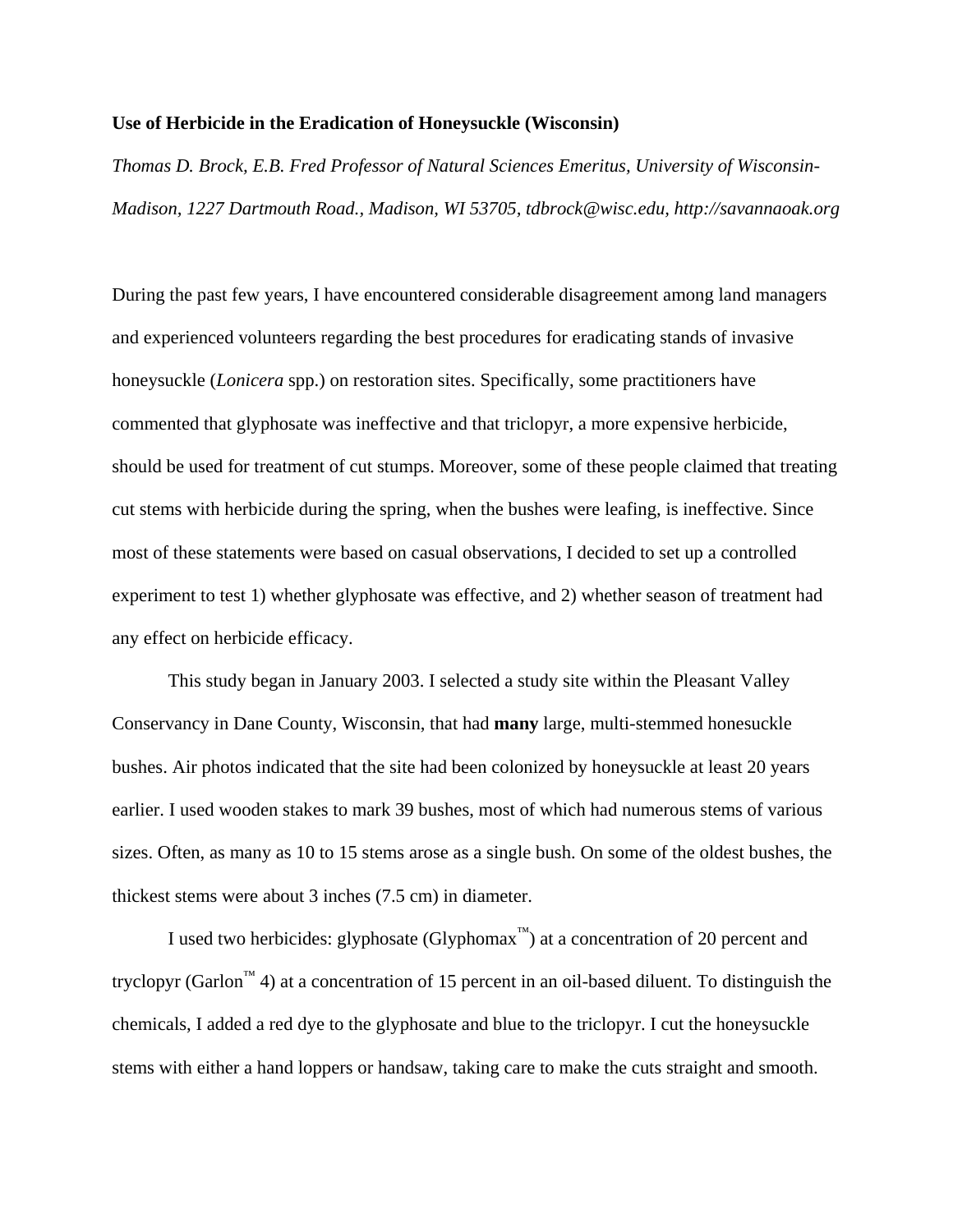As I cut each bush, I also counted the number of stems. As soon as all stems on a bush had been cut, I **used a hand spray bottle to treat** them with herbicide, counting again to be sure that all cut stems were treated.

Treatments were carried out in 1) early January, during full dormancy; 2) mid-April, when the leaves were just starting to expand; 3) late April, when the leaves were fully expanded; and 4) mid-May, when the bushes were in flower. I left one cut bush untreated as a control, although my experience had shown that resprouting almost always occurs in the absence of herbicide treatment. I monitored the shrubs at intervals throughout the 2003 growing season until early September. I found that glyphosate and tryclopyr were equally effective. Thus, there seems to be no advantage to using one rather than the other--except that glyphosate is considerably less expensive.

Likewise, I found that season of treatment made little difference. Bushes cut in January never resprouted in the spring, nor did they resprout throughout the duration of the experiment. Likewise, none of the bushes cut in May resprouted. Bushes cut during both April treatments showed an interesting phenomenon. Ten days after cutting and herbicide application, most developed small shoots, either from the roots or from cut stems. However, a month later, all of these shoots had died and disappeared. It is possible that the resprouting was a wound response to the cutting, but that the shoots died within the few weeks that it took for the herbicide to kill the roots.

Therefore, it appears (within the limits of this short-term, unreplicated experiment) that honeysuckle may be cut and treated at any time of the year. I can only assume that those who argued against cutting and treating honeysuckle in the spring had not monitored treatments far